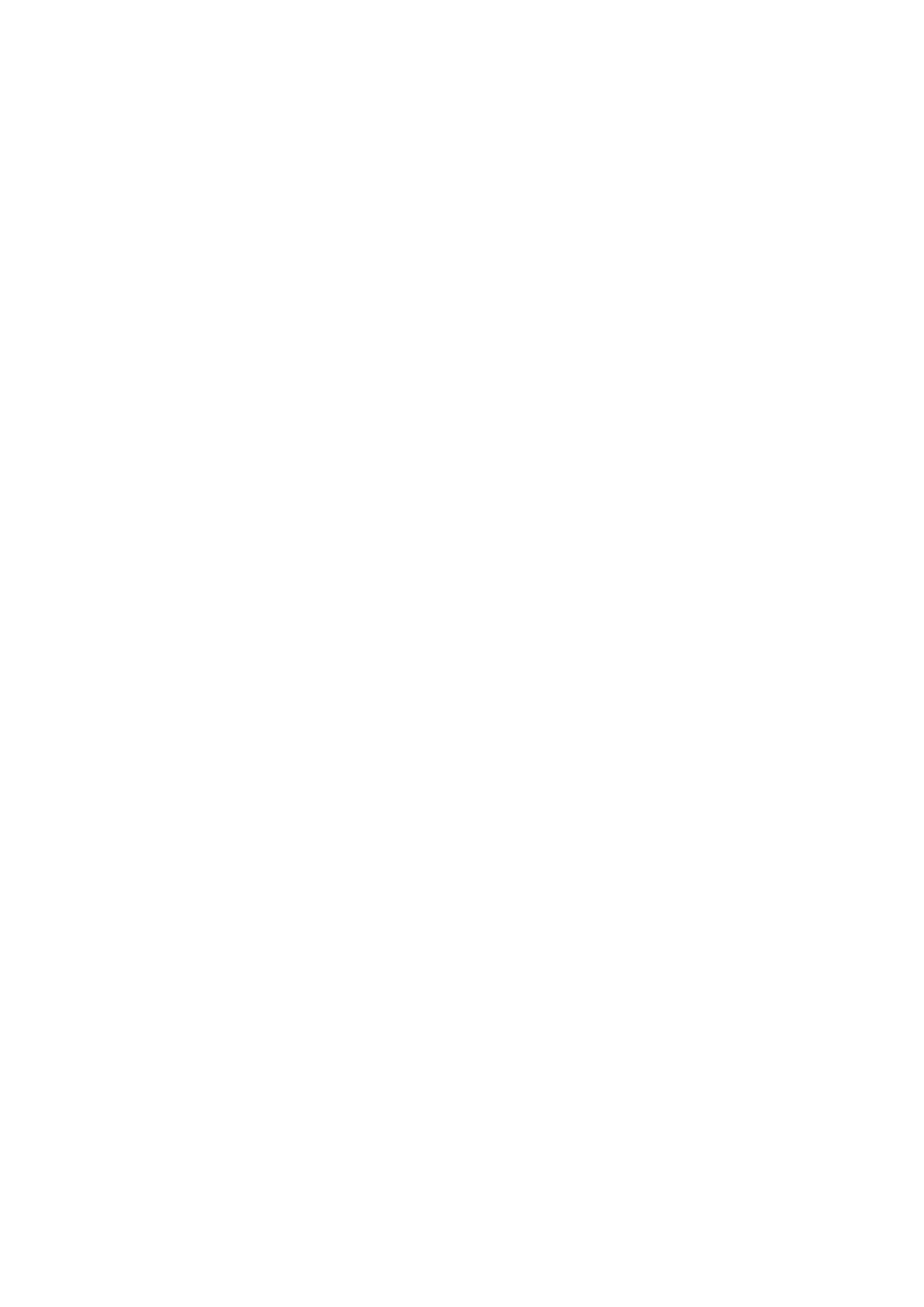*I certify that this PUBLIC BILL, which originated in the LEGISLATIVE COUNCIL, has finally passed the LEGISLATIVE COUNCIL and the LEGISLATIVE ASSEMBLY of NEW SOUTH WALES.*

*Legislative Council 2012* *Clerk of the Parliaments*



New South Wales

# **Industrial Relations Amendment (Industrial Representation) Bill 2012**

Act No , 2012

An Act to amend the *Industrial Relations Act 1996* with respect to overlapping representation of classes of employees or contract drivers or carriers and related demarcation disputes.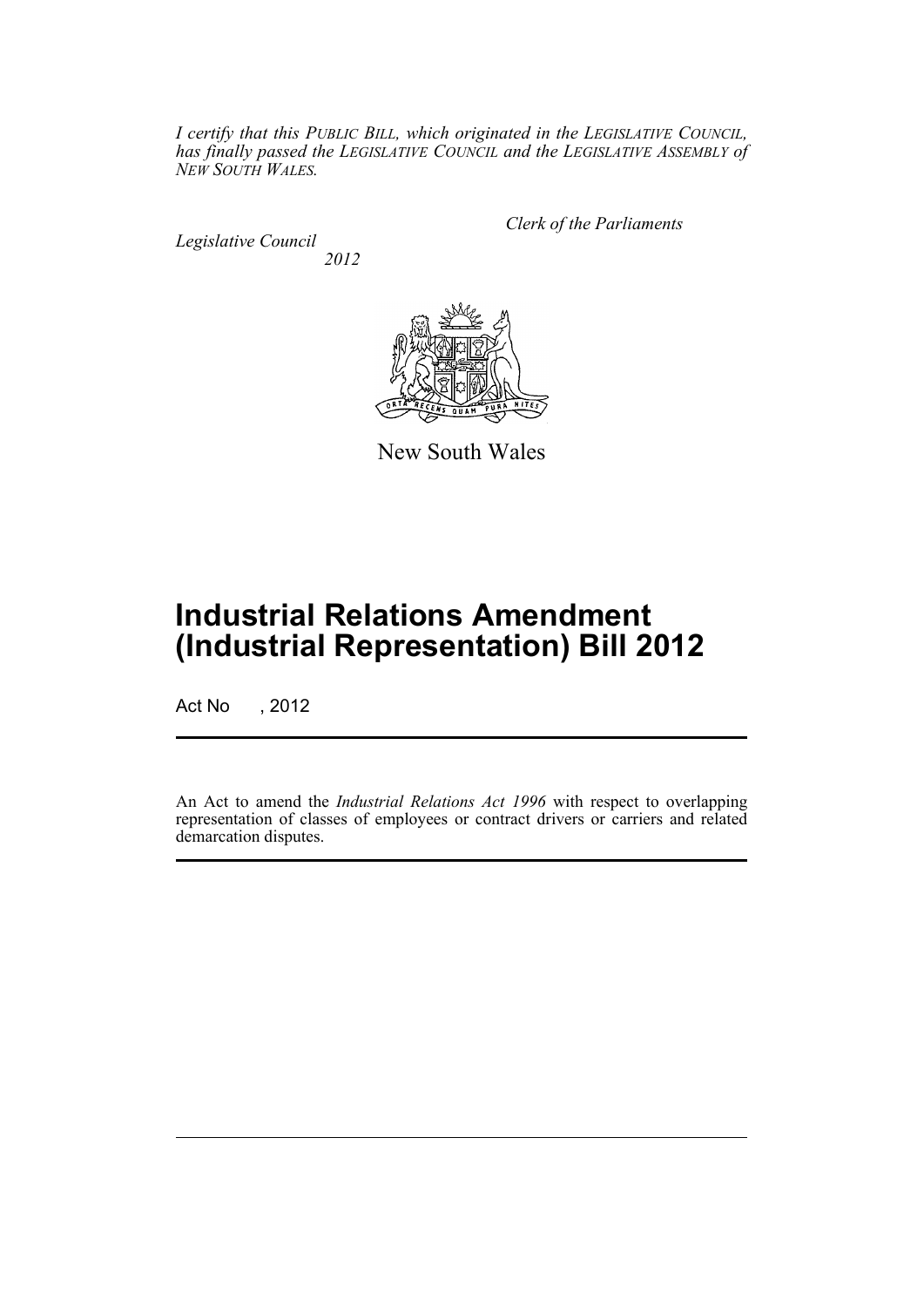### <span id="page-3-0"></span>**The Legislature of New South Wales enacts:**

### **1 Name of Act**

This Act is the *Industrial Relations Amendment (Industrial Representation) Act 2012*.

## <span id="page-3-1"></span>**2 Commencement**

This Act commences on the date of assent to this Act.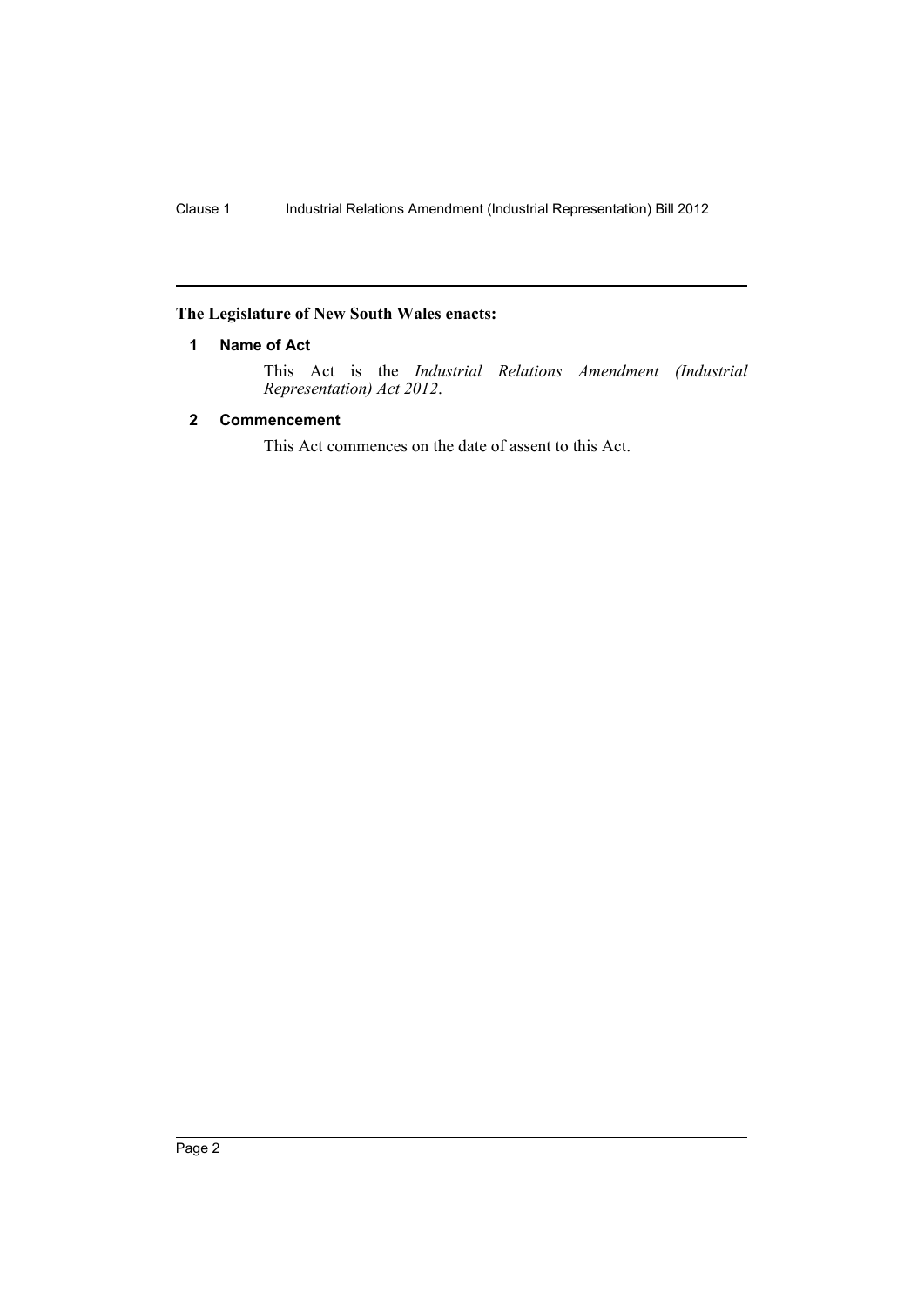Amendment of Industrial Relations Act 1996 No 17 Schedule 1

# <span id="page-4-0"></span>**Schedule 1 Amendment of Industrial Relations Act 1996 No 17**

#### **[1] Section 218 Criteria for registration**

Insert "(other than an organisation referred to in paragraph (n) during the period referred to in that paragraph)" after "organisation of employees" where firstly occurring in section 218  $(1)$  (m).

#### **[2] Section 218 (1) (n) and (o)**

Insert after section 218 (1) (m):

, and

- (n) in the case of an organisation of employees—the organisation is free from control by, or improper influence from, an employer or by an organisation or other association of employers, and
- (o) in the case of an organisation of employees to which Schedule 5 applies that made an application for registration before, or makes such an application within 12 months after, the date of assent to the *Industrial Relations Amendment (Industrial Representation) Act 2012*—the organisation satisfies the requirements of subsection (1A).

#### **[3] Section 218 (1A) and (1B)**

Insert after section 218 (1):

- (1A) An organisation satisfies the requirements of this subsection if:
	- (a) there is no other industrial organisation of employees to which members of the organisation might belong or, if there is such an organisation, it is not an organisation:
		- (i) to which the members of the organisation could more conveniently belong, and
		- (ii) that would more effectively represent those members, or
	- (b) the Industrial Registrar accepts an undertaking from the organisation that the Industrial Registrar considers appropriate to avoid disputes as to the demarcation of the industrial interests of the organisation and any other organisation that might otherwise arise from an overlap between eligibility for membership of the organisation and membership of the other organisation.
- (1B) In determining under subsection (1A) (a) whether an existing organisation would more effectively represent members than the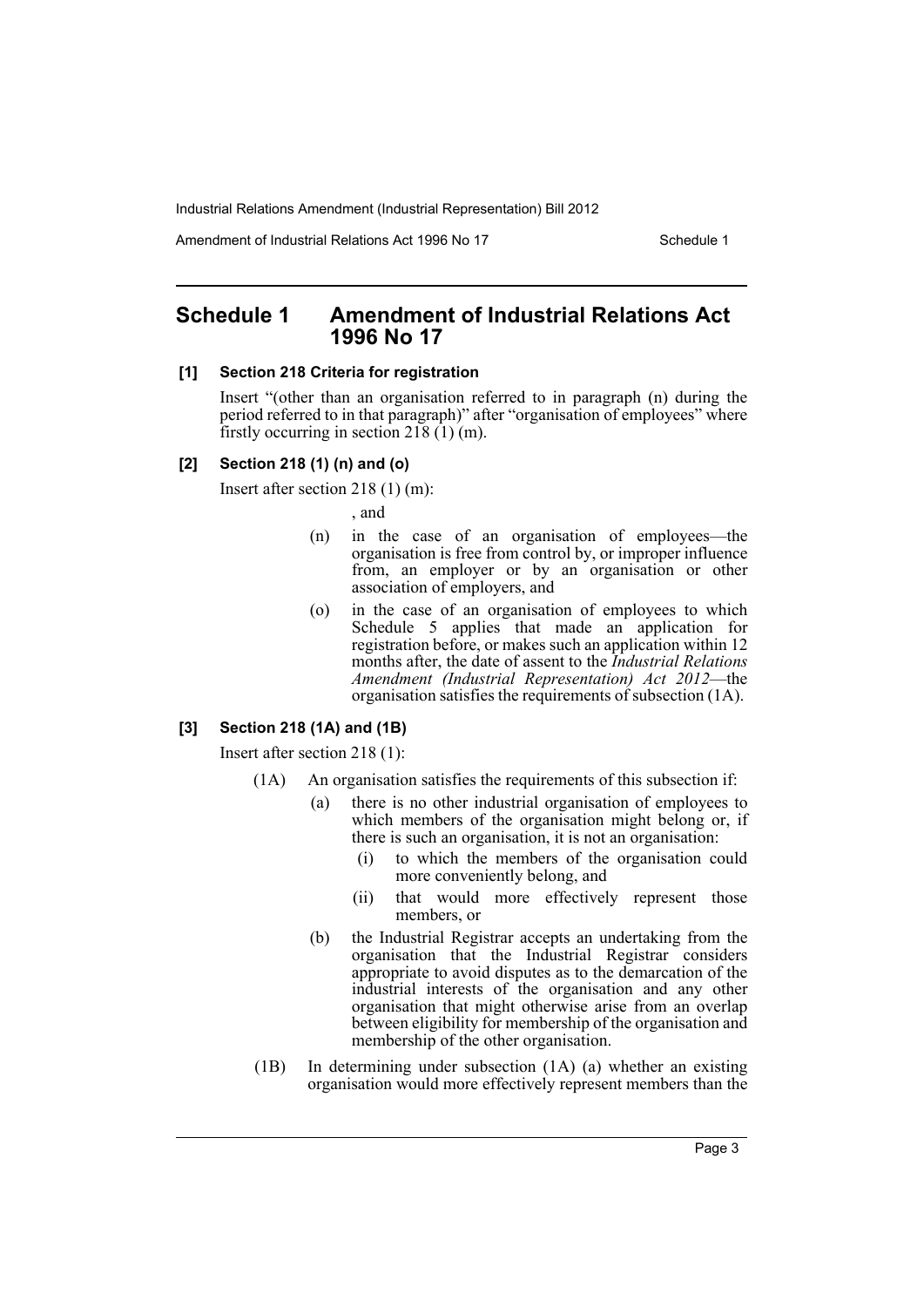Schedule 1 Amendment of Industrial Relations Act 1996 No 17

applicant organisation, the Industrial Registrar must have regard to the resources and representative infrastructure of the applicant.

#### **[4] Section 244A**

Insert after section 244:

#### **244A Industrial Registrar may determine alterations of rules where breach of demarcation undertaking**

- (1) If an organisation breaches an undertaking given under section 218 (1A) (b), the Industrial Registrar may, by instrument in writing, determine such alterations of the rules of the organisation as are, in the Industrial Registrar's opinion, necessary to remove the overlap between the particular classes or groups of employees who are eligible for membership of the organisation and another organisation that gave rise to the undertaking.
- (2) The Industrial Registrar must give the organisation, and the other organisation, at least 14 days to be heard on the matter before determining the alterations.
- (3) Alterations determined under this section take effect on the date of the instrument.

#### **[5] Section 245 Alteration of rules of State organisation**

Insert after section 245 (3):

- (3A) The Industrial Registrar must not consent to an alteration of the rules of an industrial organisation of employees to which Schedule 5 applies relating to eligibility for membership of the organisation (being an application for consent made before, or within 12 months after, the date of assent to the *Industrial Relations Amendment (Industrial Representation) Act 2012*) if, in relation to persons who would be eligible for membership because of the alteration there is, in the opinion of the Industrial Registrar, another organisation:
	- (a) to which those persons could more conveniently belong, and
	- (b) that would more effectively represent those persons.
- (3B) However, subsection (3A) does not apply if the Industrial Registrar accepts an undertaking from the organisation that the Industrial Registrar considers appropriate to avoid disputes as to the demarcation of the industrial interests of the organisation and any other organisation that might otherwise arise from an overlap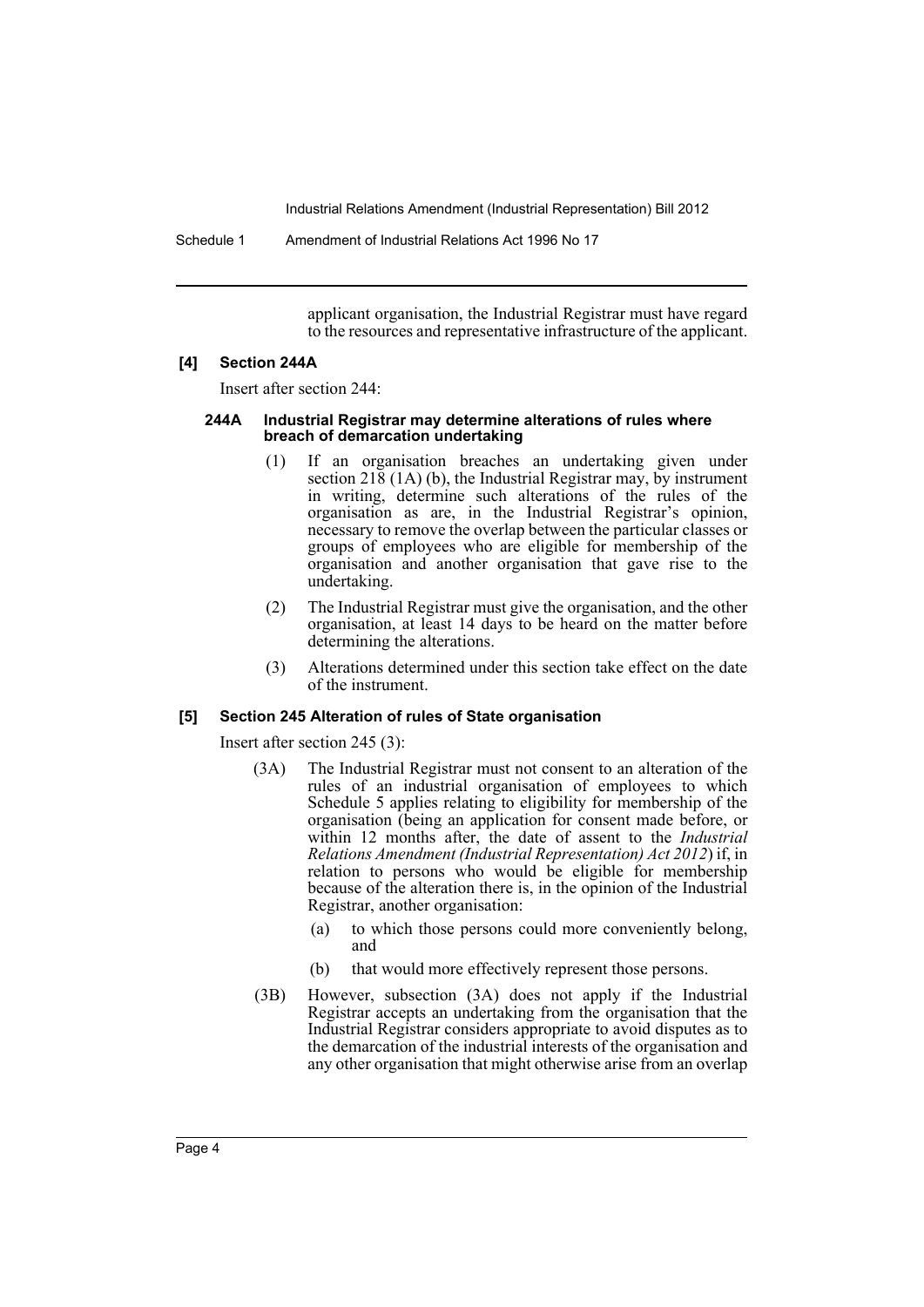Amendment of Industrial Relations Act 1996 No 17 Schedule 1

between eligibility for membership of the organisation and membership of the other organisation.

- (3C) In determining under subsection (3A) whether an existing organisation would more effectively represent members than the applicant organisation, the Industrial Registrar must have regard to the resources and representative infrastructure of the applicant.
- (3D) The Industrial Registrar may refuse to consent to an application referred to in subsection (3A) for consent to an alteration of the rules of an industrial organisation of employees if satisfied that the alteration would contravene an agreement or understanding to which the organisation is a party and that deals with the organisation's right to represent under this Act the industrial interests of a particular class or group of employees.

### **[6] Section 245 (6) (a)**

Insert ", 244A" after "section 244".

#### **[7] Section 294 Determination of demarcation questions concerning interests of industrial organisations of employees**

Insert after section 294 (2):

- (3) The Commission must not make a demarcation order unless it is satisfied that:
	- (a) the conduct, or threatened conduct, of an organisation to which the order would relate, or of an officer, employee or member of the organisation, is preventing, obstructing or restricting the performance of work, or
	- (b) the consequences referred to in paragraph (a) have ceased, but are likely to recur or are imminent, as a result of such conduct or threatened conduct.
- (4) In considering whether to make a demarcation order, the Commission must have regard to the wishes of the employees who are affected by the dispute and, if the Commission considers it appropriate, is also to have regard to the following:
	- (a) the effect of any order on the operations of an employer who is a party to the dispute or who is a member of an organisation that is a party to the dispute,
	- (b) any agreement or understanding of which the Commission becomes aware that deals with the right of an industrial organisation of employees to represent under this Act the industrial interests of a particular class or group of employees,